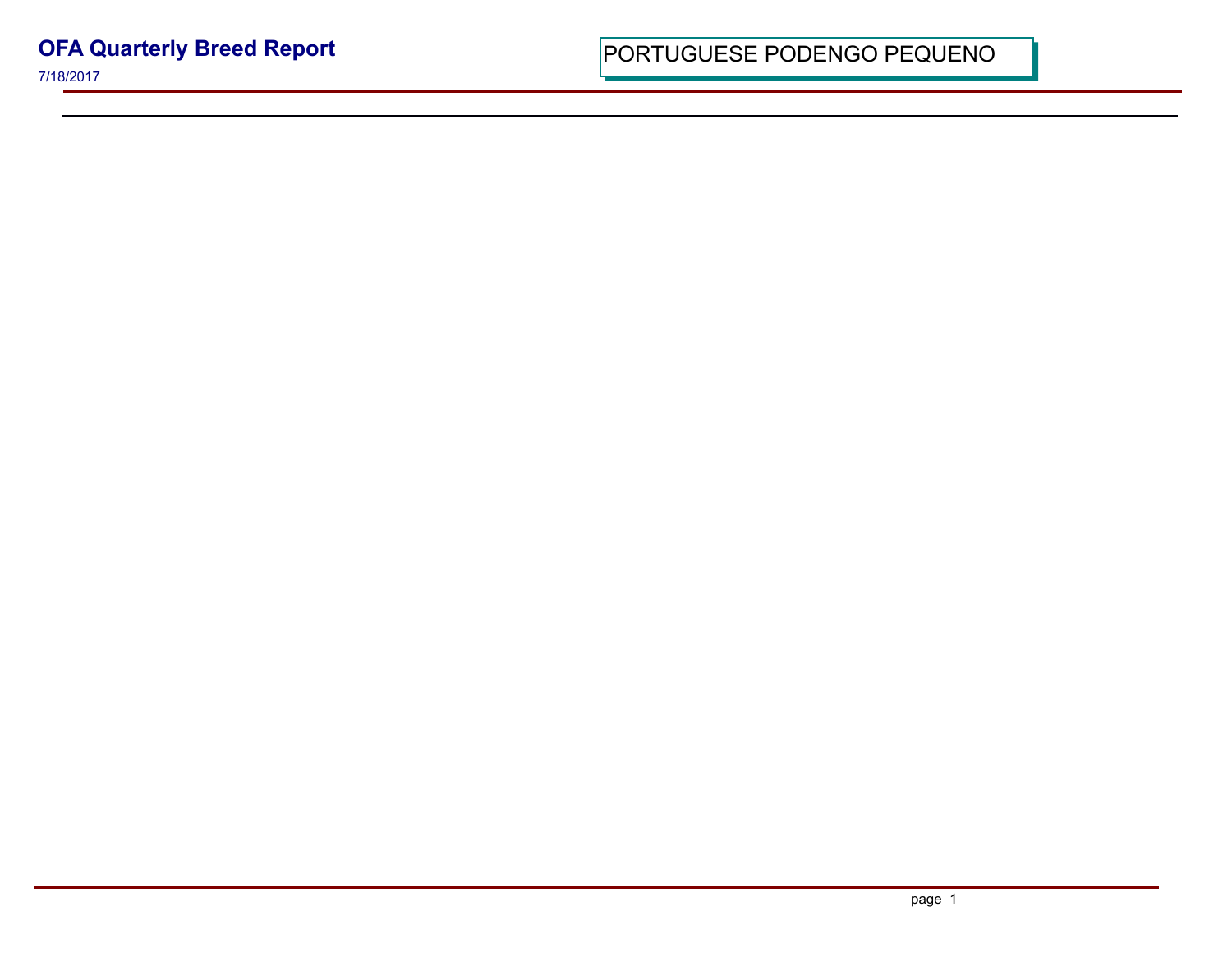|                     | <b>Hips</b>                         | Second qtr 2017    |                     |            |     |      |        |                    |
|---------------------|-------------------------------------|--------------------|---------------------|------------|-----|------|--------|--------------------|
| <b>OFAID</b>        | <b>Name</b>                         | <b>Application</b> | <b>Registration</b> | <b>Sex</b> | Age |      |        | <b>Report date</b> |
| PPD-114E64M-VPI     | <b>RENAISSANCE ARAMIS</b>           | 990806             | HP41783503          | М          | 64  | сніс | 120282 | 4/3/2017           |
| PPD-115G24M-VPI     | RENAISSANCE AMERICA'S SWEETHEART    | 1755521            | HP48934103          | м          | 24  |      |        | 4/3/2017           |
| PPD-116G26M-VPI     | TURBO DE VIAMONTE                   | 1855342            | HP49575601          | м          | 26  | CHIC | 120637 | 4/17/2017          |
| PPD-117G33F-VPI     | KETKA'S RED DIRT ROAD               | 1819468            | HP48326401          | F          | 33  |      |        | 5/22/2017          |
| PPD-118G28F-VPI     | WILD CHILD ME SHAAR HAGAI           | 1884891            | HP49733202          | F          | 28  |      |        | 6/15/2017          |
|                     | <b>Elbows</b>                       | Second qtr 2017    |                     |            |     |      |        |                    |
| <b>OFAID</b>        | <b>Name</b>                         | <b>Application</b> | <b>Registration</b> | <b>Sex</b> | Age |      |        | <b>Report date</b> |
| PPD-EL19F28-VPI     | WILD CHILD ME SHAAR HAGAI           | 1884891            | HP49733202          | F          | 28  |      |        | 6/15/2017          |
|                     | <b>Patella</b>                      | Second qtr 2017    |                     |            |     |      |        |                    |
| <b>OFAID</b>        | <b>Name</b>                         | <b>Application</b> | <b>Registration</b> | <b>Sex</b> | Age |      |        | <b>Report date</b> |
| PPD-PA121/26M/P-VPI | TURBO DE VIAMONTE                   | 1855342            | HP49575601          | м          | 26  | CHIC | 120637 | 4/11/2017          |
| PPD-PA122/20M/P-VPI | AVERSON THE ASTRONAUT               | 1872978            | HP50264101          | м          | 20  |      |        | 4/18/2017          |
| PPD-PA123/14F/P-VPI | AVERSON COVER GIRL                  | 1872984            | HP51226902          | F          | 14  |      |        | 4/18/2017          |
| PPD-PA124/14M/P-VPI | PALDACHS AND JBS DUKE OF EARL PPP W | 1845608            | HP50903901          | М          | 14  |      |        | 5/4/2017           |
| PPD-PA125/14F/P-VPI | PALDACHS CHANTILLY LACE PPP W       | 1845609            | HP50903902          | F          | 14  |      |        | 5/4/2017           |
| PPD-PA126/32F/P-VPI | KETKA'S RED DIRT ROAD               | 1819468            | HP48326401          | F          | 32  |      |        | 5/18/2017          |
| PPD-PA127/20F/P-VPI | <b>KETKA SIPPIN' ON FIRE</b>        | 1782262            | HP50493801          | F          | 20  |      |        | 5/23/2017          |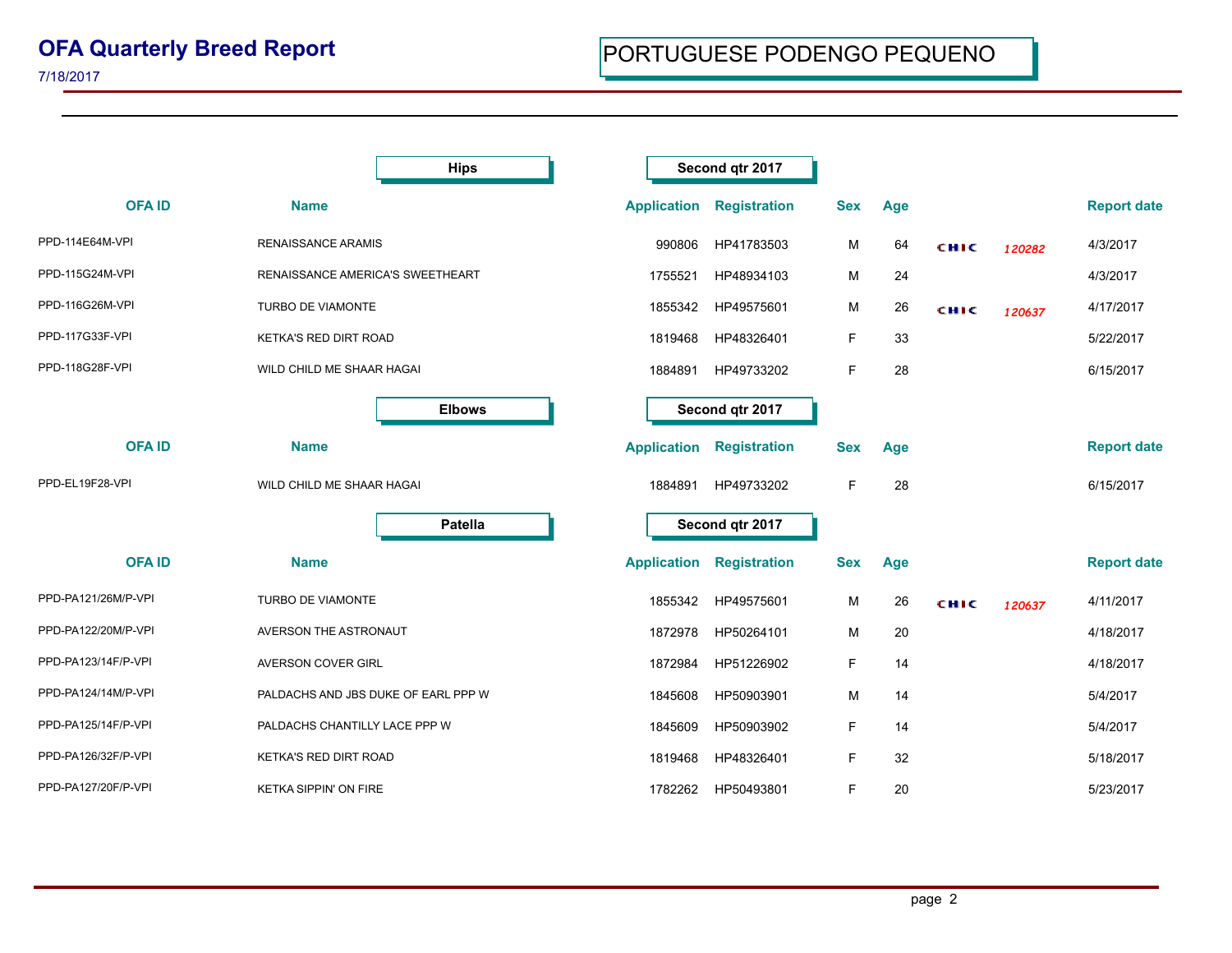|                    |                                      | Cardiac    | Second qtr 2017 |                    |                     |            |                |             |        |                    |
|--------------------|--------------------------------------|------------|-----------------|--------------------|---------------------|------------|----------------|-------------|--------|--------------------|
| <b>OFAID</b>       | <b>Name</b>                          |            |                 | <b>Application</b> | <b>Registration</b> | <b>Sex</b> | Age            |             |        | <b>Report date</b> |
| PPD-CA41/50F/P-VPI | <b>FAMOSA DE VIAMONTE</b>            |            |                 | 1709039            | HP46044302          | F.         | 50             |             |        | 6/15/2017          |
|                    |                                      | <b>ACA</b> |                 |                    | Second qtr 2017     |            |                |             |        |                    |
| <b>OFAID</b>       | <b>Name</b>                          |            |                 | <b>Application</b> | <b>Registration</b> | <b>Sex</b> | Age            |             |        | <b>Report date</b> |
| PPD-ACA1/18F-PI    | KETKA'S PLAYIN' WITH FIRE            |            |                 | 1831584            | HP50493802          | F          | 18             |             |        | 4/4/2017           |
|                    |                                      | DM         |                 |                    | Second qtr 2017     |            |                |             |        |                    |
| <b>OFA ID</b>      | <b>Name</b>                          |            |                 | <b>Application</b> | <b>Registration</b> | <b>Sex</b> | Age            |             |        | <b>Report date</b> |
| PPD-DM12/36F-PI    | PHAERERIN GRACA                      |            |                 | 1709314            | HP47801904          | F.         | 36             |             |        | 5/11/2017          |
| PPD-DM13/26M-PI    | PHAERERIN JADIR                      |            |                 | 1785491            | HP49291102          | М          | 26             | <b>CHIC</b> | 119557 | 5/11/2017          |
| PPD-DM14/24M-PI    | PHAERERIN LEAO                       |            |                 | 1876250            | HP49895603          | М          | 24             |             |        | 5/11/2017          |
| PPD-DM15/4F-PI     | PALDACHS JBS DIRTYDANCING AT DUNDRUM |            |                 | 1879323            | HP52444701          | F.         | 4              |             |        | 5/18/2017          |
| PPD-DM16/4F-PI     | PALDACHS DANCE DANCE DANCE PPP W     |            |                 | 1879324            | HP52444702          | F.         | $\overline{4}$ |             |        | 5/18/2017          |
| PPD-DM17/4F-PI     | JBS KEEP ON DANCING PPP              |            |                 | 1879326            | HP52444703          | F.         | 4              |             |        | 5/18/2017          |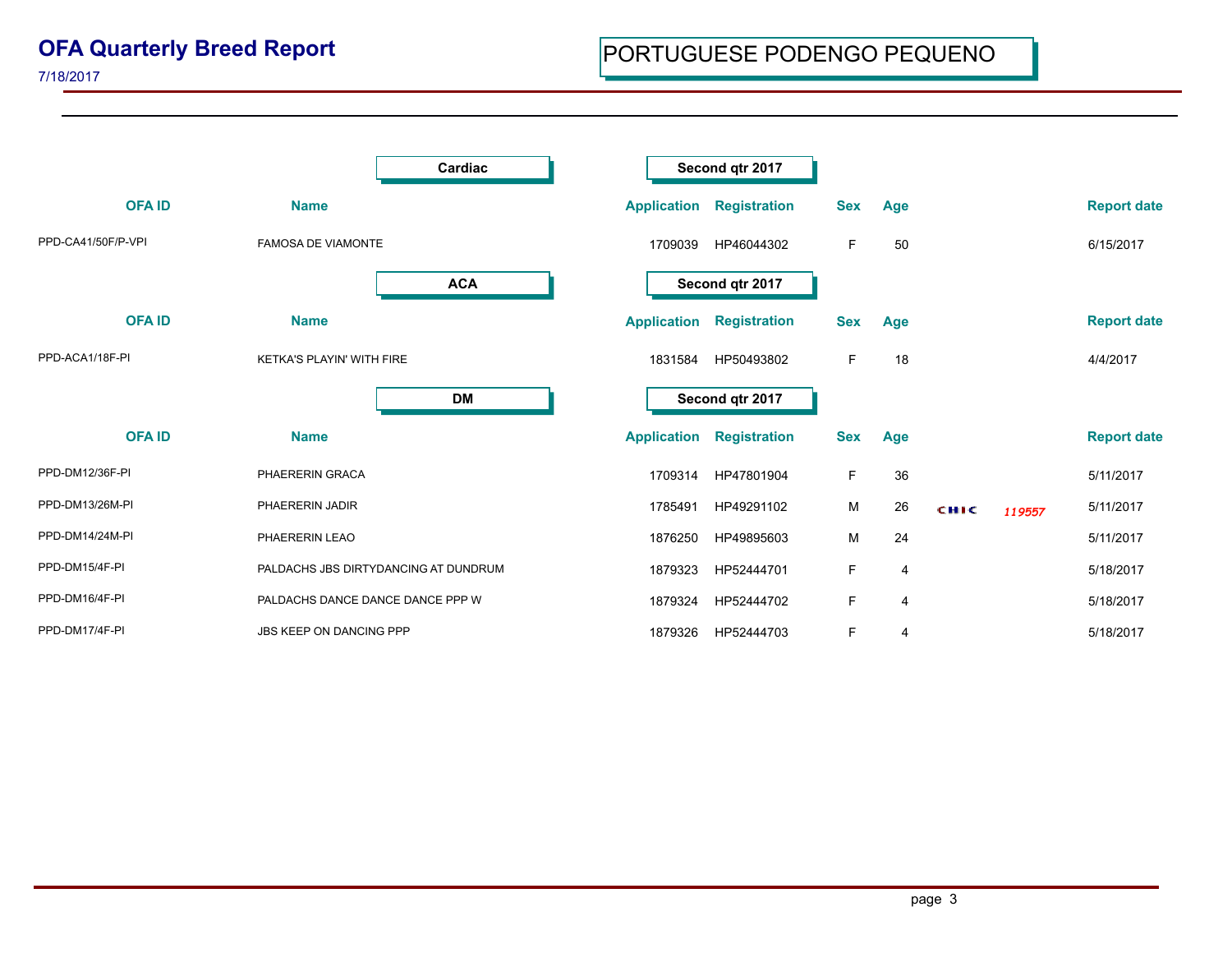|                    | <b>EYE</b>                              | Second qtr 2017    |                     |            |     |             |        |                    |
|--------------------|-----------------------------------------|--------------------|---------------------|------------|-----|-------------|--------|--------------------|
| <b>OFA ID</b>      | <b>Name</b>                             | <b>Application</b> | <b>Registration</b> | <b>Sex</b> | Age |             |        | <b>Report date</b> |
| PPD-EYE12/74F-VPI  | <b>BROKENROAD TEQUILA SUNRISE</b>       | 1580835            | HP41166403          | F.         | 74  | <b>CHIC</b> | 102364 | 5/30/2017          |
| PPD-EYE63/89F-VPI  | BROKEN ROAD CODE NAME SCARLETT          | 990798             | HP36614702          | F          | 89  | <b>CHIC</b> | 105456 | 5/10/2017          |
| PPD-EYE76/109M-VPI | HOULA'S BORDER PATROL PW                | 1388697            | HP30501001          | м          | 109 | CHIC        | 70540  | 5/30/2017          |
| PPD-EYE78/26M-VPI  | BROKENROAD LOVE'M AND LEAVE'M           | 1761519            | HP49384301          | м          | 26  | CHIC        | 121127 | 5/10/2017          |
| PPD-EYE111/61M-VPI | <b>MIO AMOR'S TRAVELING MAN</b>         | 1877904            | HP4368601           | м          | 61  |             |        | 5/10/2017          |
| PPD-EYE112/33F-VPI | DUNDRUM'S WHO'S YOUR DADDY?             | 1888569            | HP48057202          | F          | 33  |             |        | 6/23/2017          |
|                    | <b>Legg-Calve-Perthes</b>               |                    | Second qtr 2017     |            |     |             |        |                    |
| <b>OFAID</b>       | <b>Name</b>                             | <b>Application</b> | <b>Registration</b> | <b>Sex</b> | Age |             |        | <b>Report date</b> |
| PPD-LP48/64M-VPI   | <b>RENAISSANCE ARAMIS</b>               | 990806             | HP41783503          | м          | 64  | <b>CHIC</b> | 120282 | 4/4/2017           |
| PPD-LP49/24M-VPI   | <b>RENAISSANCE AMERICA'S SWEETHEART</b> | 1755521            | HP48934103          | м          | 24  |             |        | 4/4/2017           |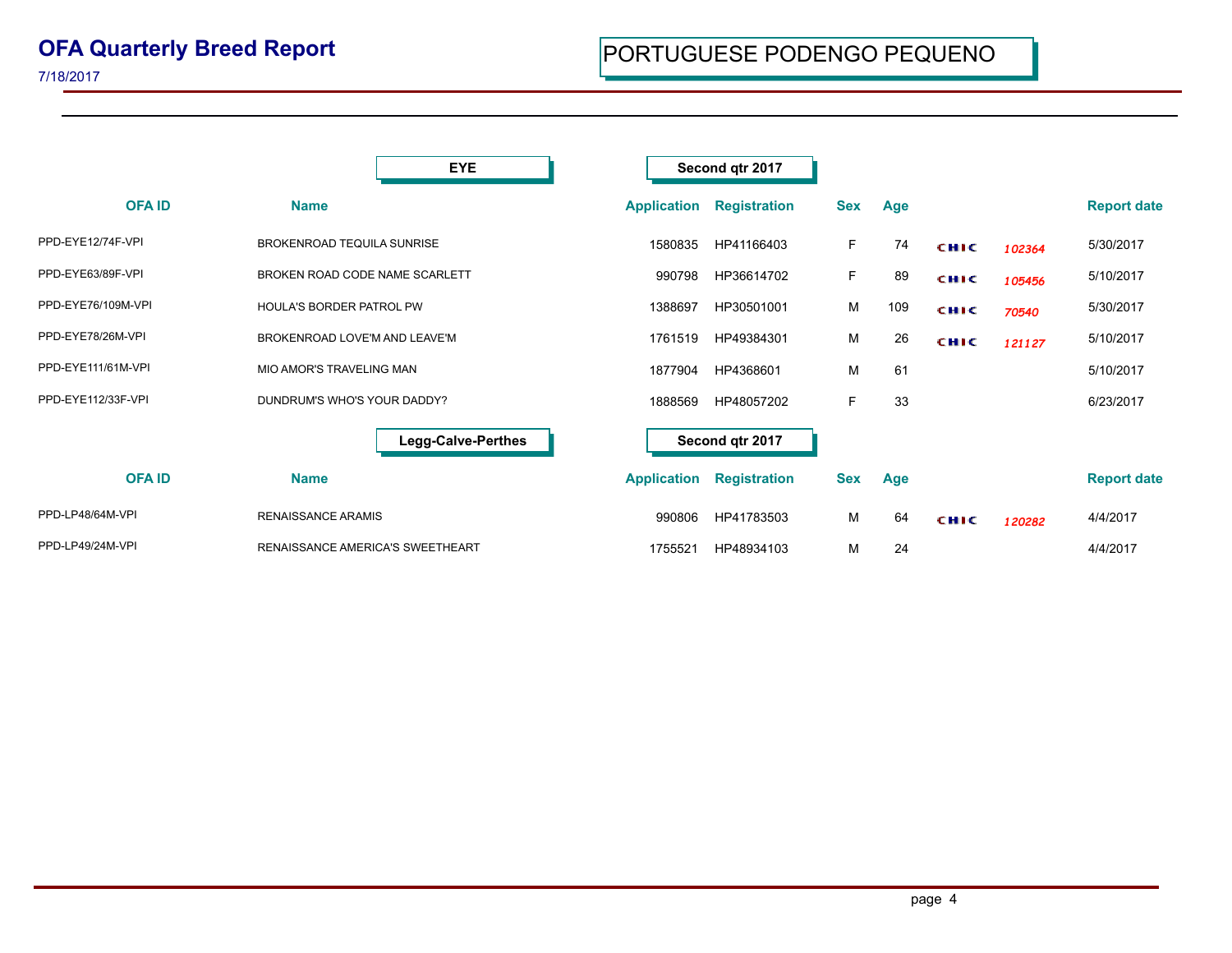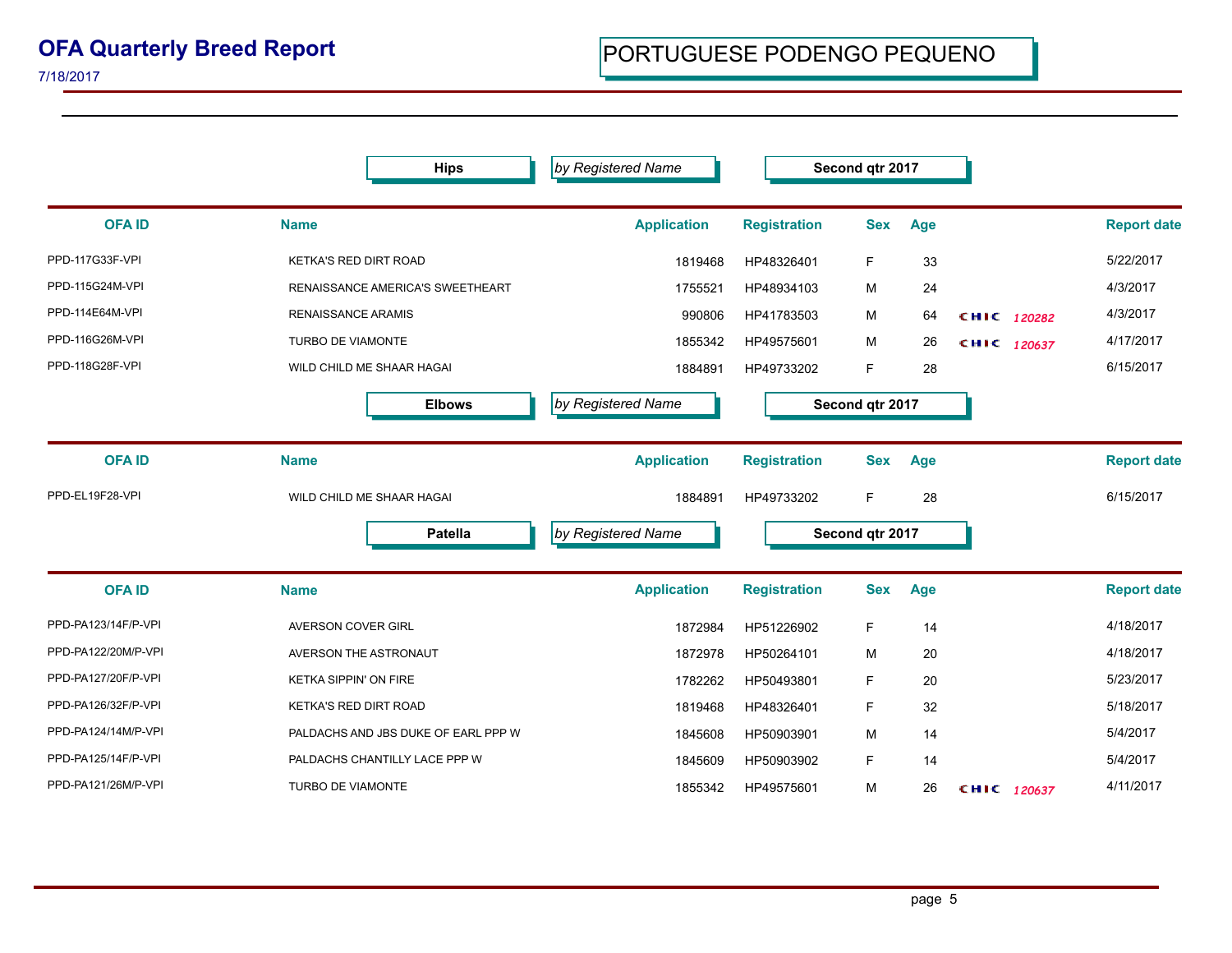